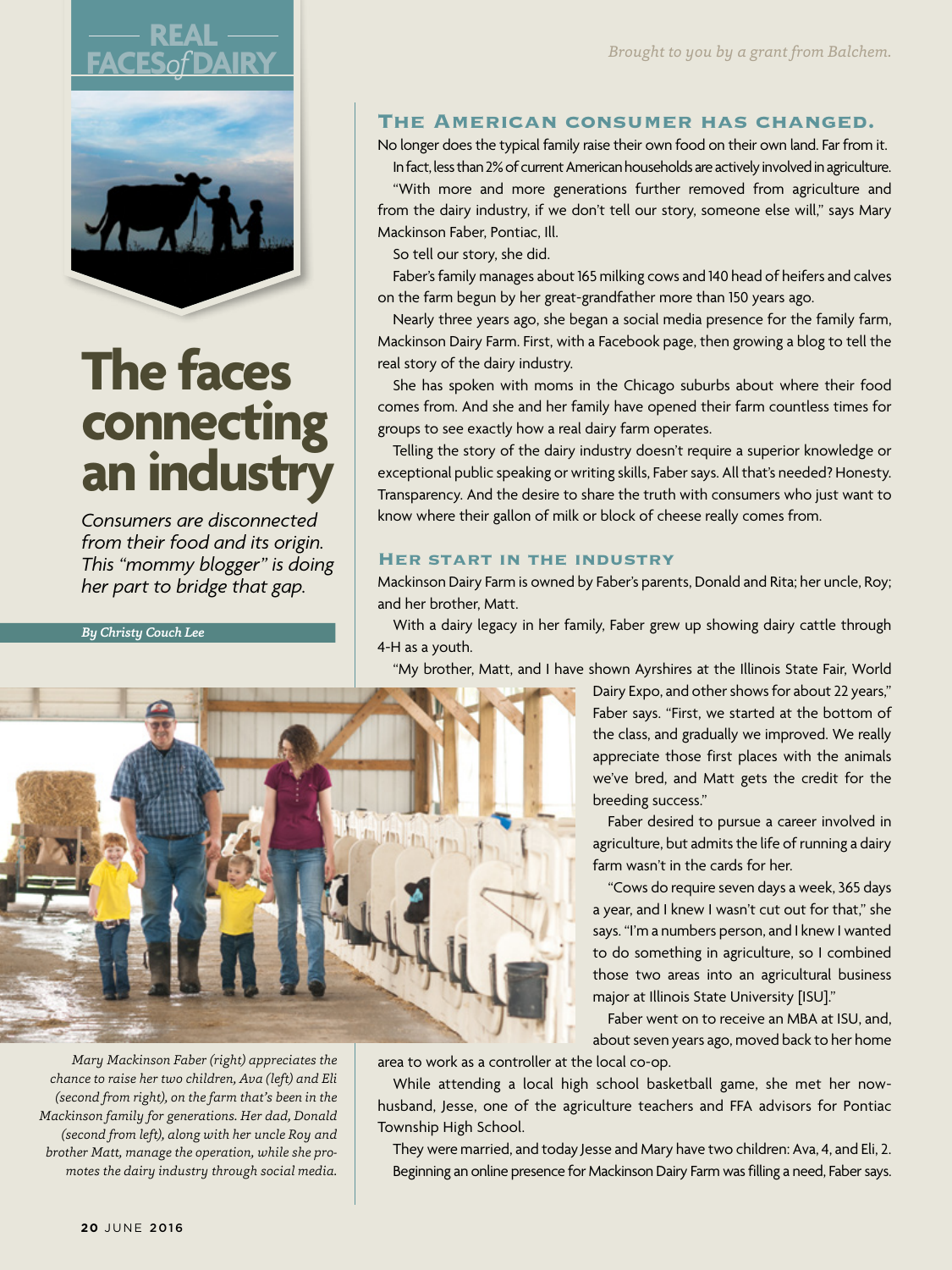## HONORING THE REAL FACES OF DAIRY

**BALCHEM**<br>Real People. Real Science. Real Results.



**Mary Mackinson Faber Pontiac, IL** 

No matter where they live, all Moms have one thing in common – the desire to feed their family well. With the majority of the population removed from their food, the responsibility to share the positive story of dairy has never been more crucial.

At Balchem, we salute Mary and all that are sharing dairy's story, educating about healthy dairy products and connecting consumers to their food.

*Visit realfacesofdairy.com to learn how you can become a dairy advocate and other ways to be a part of the Real Faces of Dairy Celebration.*

**AminoShure®-M** 

**Precision Release Methionine** 

Introducing AminoShure®-M *Precision Release Methionine,* the lowest cost encapsulated methionine on the market. It delivers the methionine needed to optimize milk protein production and supply functional dairy products to the world.

To see how milk protein is made, watch the new CSI-style video at bit.ly/milkprotein2.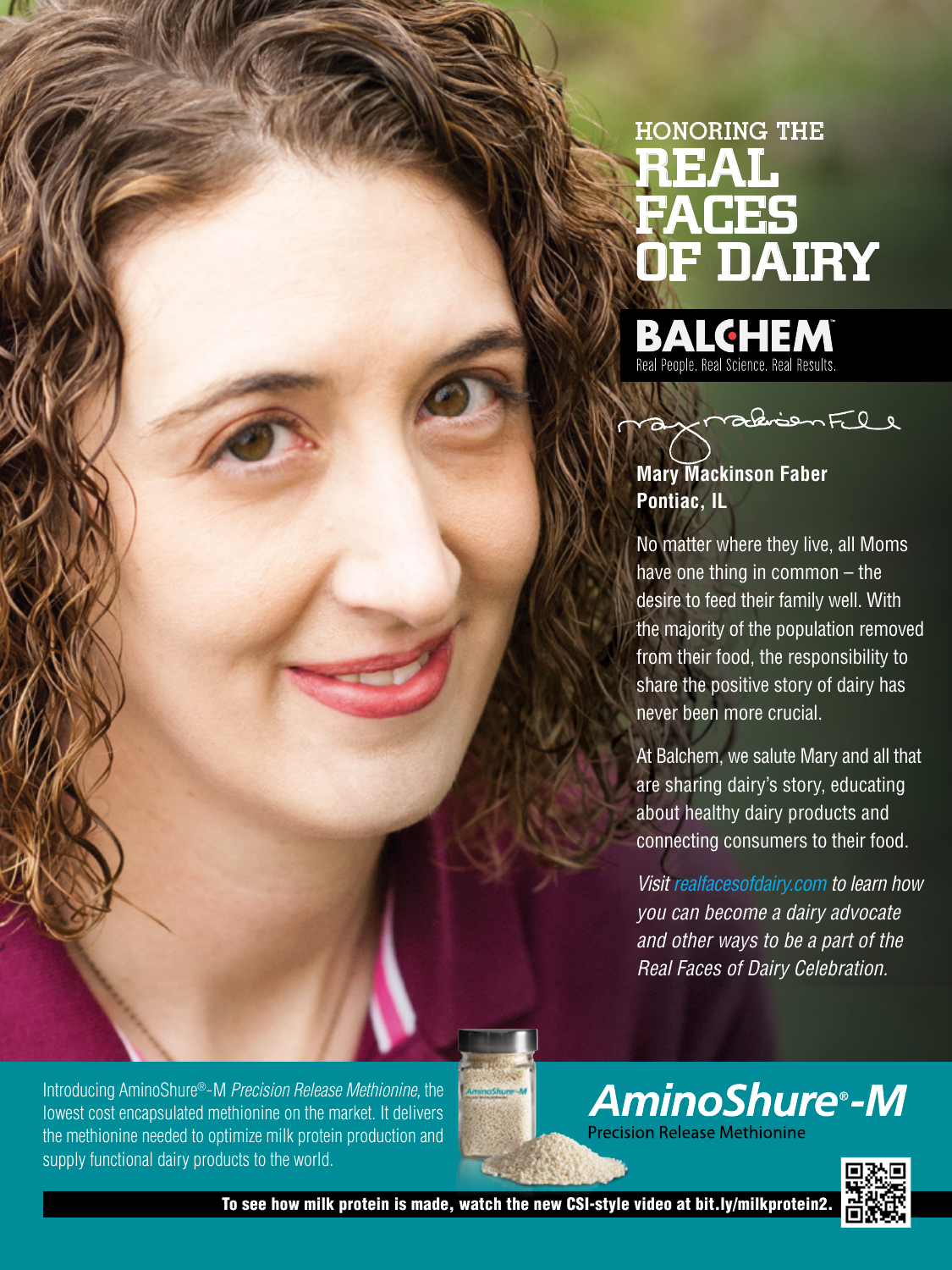### **FACES***of***DAIRY REAL**



#### **REAL FACES OF DAIRY**

*The Faces of Dairy campaign is a yearlong project designed to honor and celebrate the past, present and future people—well known and lesser known shaping the American dairy industry through their personal stories. It provides a forum to highlight the many advancements creating an exciting and vibrant industry serving a global market.*



*#realfacesofdairy*

#### Starting socially

Three years ago, Faber's brother, David, was planning a dairy tour for his parents in Chile. When the Chilean dairy farmers wanted proof that his parents were, indeed, dairy farmers, they asked Faber why their farm had no online presence.

"That's when the Facebook page was born, and it's just grown from then," Faber says. "Through the first year, I loved it. I enjoyed sharing my family's story and my love for the dairy industry."

However, she realized some topics needed more room for discussion than a Facebook post would allow. Thus, the blog was born.

One year later, the blog was launched. Through the blog, Faber has addressed consumer questions, including antibiotics, the increasing size of cows, feed, management and genetics.

And for the past two Novembers, Faber has taken on a blog series. Two years ago, she featured 34 millennials in the dairy industry from across the U.S. and Canada.

"I loved that series; and they love the dairy industry, just like my brother, who I ended the series with," she says. "I sent them a group of questions, and they chose which they felt most comfortable answering."

And at the end of last year, she featured 61 women in the dairy industry – from North America, New Zealand, The Netherlands, Germany and beyond.

"I had no idea of the friendships that would form from my blogging," Faber says. "Through the blogging community, I now have one of my greatest friends, who lives



*Faber's children enjoy their life on the farm. She looks forward to providing them the opportunity to continue the family operation into the sixth generation, if they desire to do so as adults.* 

in Maine. We talk every single day. These friends have each other's backs, if someone needs a nudge, or if we're feeling down or discouraged."

#### Inspiration

Faber finds inspiration for her posts from a variety of sources; often, the ideas stem from questions she has been asked in everyday life.

"That's how the post about the difference between skim, 2% and whole milk was born," she says. "It's simple, but it's important to a mom with a toddler. I was asked, 'What do you feed Ava? What should I feed my son?'"

Being a mom, herself, also allows Faber to share that perspective with other moms.

"As far as antibiotics go, I can explain that it's no different than Ava having lots of ear infections, and we've had to give her antibiotics to help her heal. When a cow gets sick, we are going to make sure we

get them healthy and back to themselves again, too, while reassuring the consumer that the milk during treatment never enters the food supply," she says.

#### Getting out there

She was asked to participate in the Illinois Farm Families program, coordinated by the Illinois Farm Bureau and many state commodity organizations, in 2013.

In this program, urban consumers connect with agriculture by touring dairy, beef, swine and grain farms in the state.

"I was able to meet suburban moms, and they could see I'm just like them — I'm a mom who wants to provide the best care for my kids, too," Faber says.

*Throughout 2016, the Real Faces of Dairy project encourages everyone to share their dairy story and upload pictures of what dairy means to them. The dedicated website features interactive activities, including photo and essay contests. Visit www.realfacesofdairy.com.*